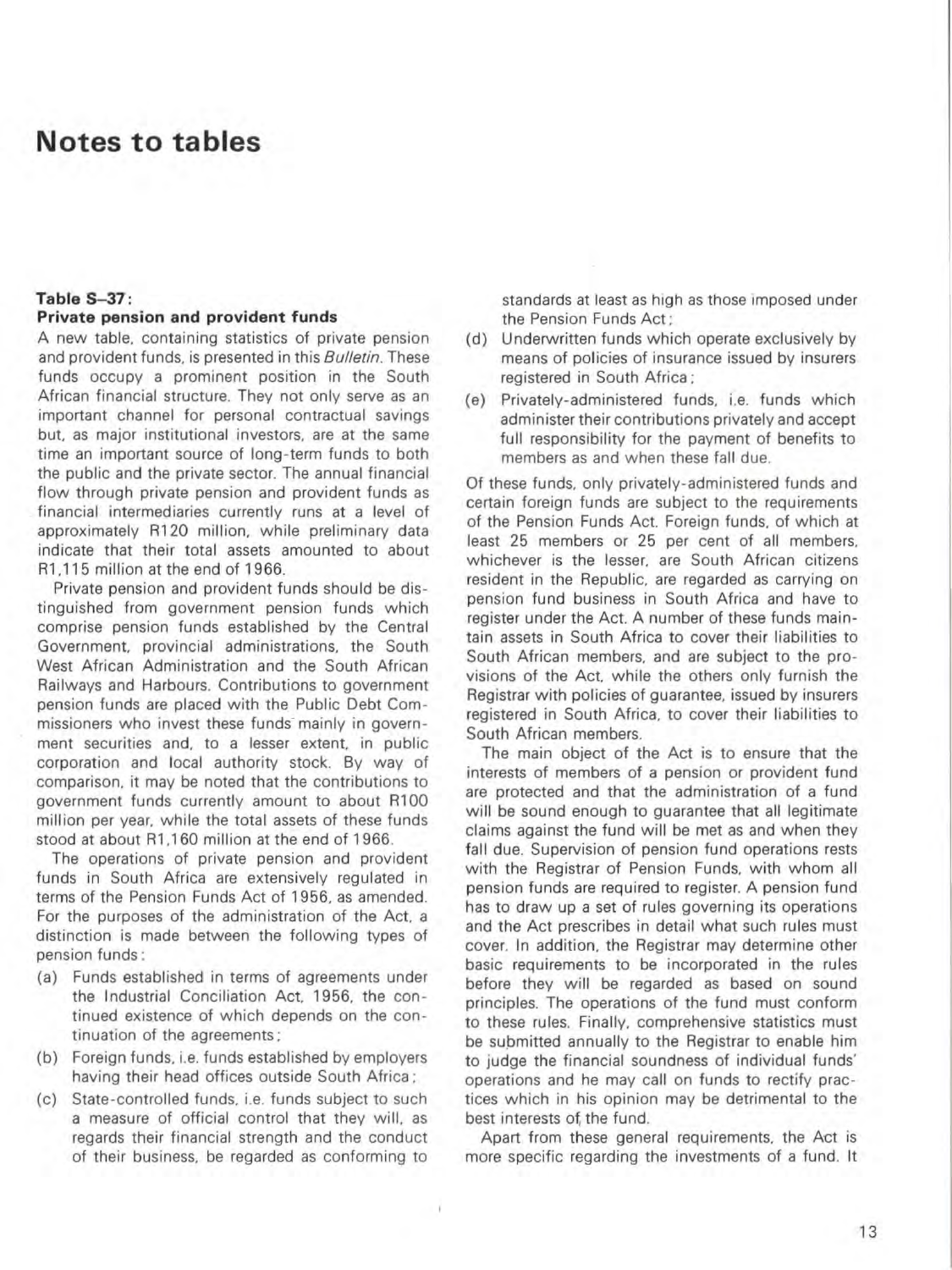prescribes the form in which at least 40 per cent of the assets of a fund is to be held and imposes certain limitations on the remaining 60 per cent. The prescribed assets to be maintained by pension and provident funds may consist of (i) cash; (ii) balances with registered banking institutions. the National Finance Corporation. the Land Bank and the Post Office Savings bank; (iii) bills. bonds or securities issued or guaranteed by the Government. provincial administrations. local authorities. the Electricity Supply Commission. the Rand Water Board and other institutions approved by the Registrar; (iv) Land Bank debentures; and (v) South African Reserve Bank stock. In terms of an amendment to the Act in 1966. these prescribed assets must include government securities amounting to at least 10 per cent of total assets. but the funds were granted a period of five years to conform to this requirement.

Although the Act prescribes only the form in which at least 40 per cent of the assets of a fund must be held. the Registrar also concerns himself with the remaining 60 per cent to ensure that a fund continues to be financially sound. Other matters receiving the attention of the Registrar are the amount of investments in fixed property. the conditions underlying mortgage and other loans, including loans to members. and investments with employer companies or their subsidiaries. No specific provision is made in the Act to limit investments with employer companies, but the Minister of Finance has used the powers vested in him by the Act to limit such investments to 5 per cent of the total assets of a fund and to fix definite dates by which these investments were to be reduced to the prescribed limit.

The statistics of pension and provident funds presented in Table S-37 relate to funds established in terms of agreements under the Industrial Conciliation Act. foreign funds which maintain assets in South Africa. state-controlled funds and privately-administered funds. Underwritten funds as well as foreign funds which furnish policies of guarantee to the Registrar are excluded. as their business is accounted for in statistics relating to insurers. At the end of 1966 the statistics covered about 812 funds, comprising **14**  foreign funds, 19 funds established in terms of industrial agreements, 12 state-controlled funds and 767 privately-administered funds.

The annual data appearing in the table are based on statistics of foreign and privately-administered funds published in the Annual Reports of the Registrar of Pension Funds. statistics submitted by state-controlled funds to the Reserve Bank and statistics furnished by funds established in terms of industrial agreements to the Department of Labour. It should be pointed out that the statistics published by the Registrar reflect a summary of returns available to the Registrar at the time of compilation and do not necessarily cover all pension and provident fund business at the time. Nevertheless, the business not covered by these statistics should be regarded as insignificant. The annual data obtained from the Registrar's Annual Reports and the Department of Labour were. however, re-arranged and broken-down into more detail with the aid of sample statistics collected by the Reserve Bank. Based on total assets, the Reserve Bank's sample is fairly representative of the aggregate of the various groups of funds and covers about 93 per cent of privately-administered funds, 98 per cent of foreign funds, 75 per cent of funds established in terms of industrial agreements and 100 per cent of state-contrOlled funds. A quarterly sample survey is also conducted by the Reserve Bank so as to construct a quarterly series of pension and provident fund statistics. This quarterly series should, however. be regarded as an approximation of aggregate pension and provident fund statistics.

### **General note**

 $\mathcal{A}$ 

Attention is drawn to the fact that the series for which seasonally adjusted figures appear in the Quarterly Bulletin, have been revised. The main reasons for this revision are firstly, the use of an improved computer program for seasonal adjustment. viz. "The X-11 Variant of the Census Method II Seasonal Adjustment Program" of the U.S. Bureau of the Census and, secondly, revisions brought about in the basic data. The Bank intends to revise the seasonal factors annually in future.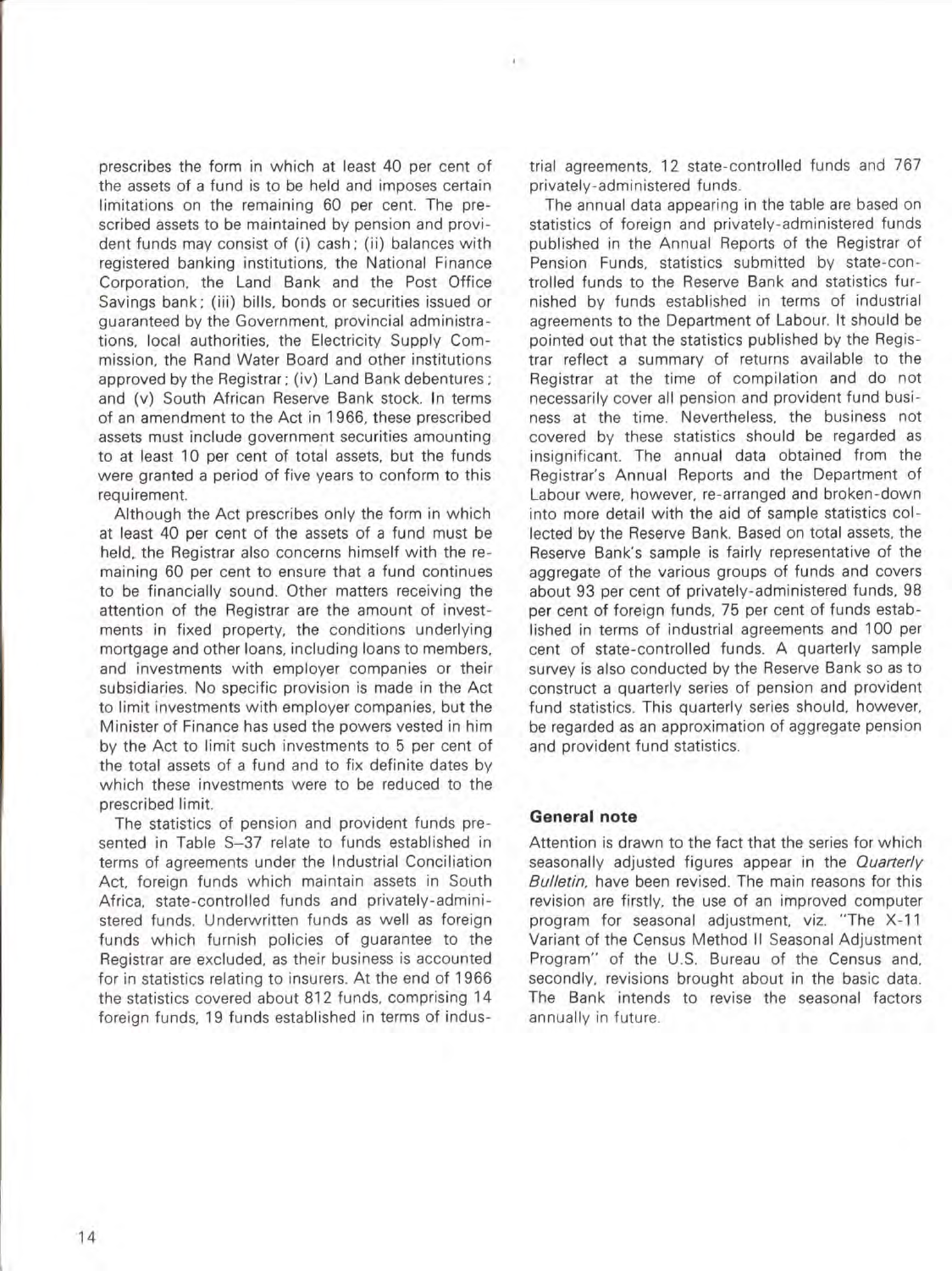# **Opmerkings oor tabelle**

### **Tabel5-37:**

#### **Private pensioen- en voorsorgfondse**

'n Nuwe tabel wat statistiek van private pensioen- en voorsorgfondse bevat. word in hierdie Kwartaalblad aangebied. Hierdie fondse beklee 'n vername plek in die Suid-Afrikaanse finansiele struktuur. Hulle dien nie aileen as 'n belangrike kanaal vir persoonlike kontraktuele besparing nie maar, as groot institusionele beleggers, is hulle terselfdertyd 'n belangrike bron van langtermynfondse vir die openbare sowel as die private sektor. Die jaarlikse finansiële vloei deur private pensioen- en voorsorgfondse as finansiële tussengangers beloop tans sowat R120 miljoen, terwyl voorlopige gegewens toon dat hulle totale bates ongeveer R1,115 miljoen aan die einde van 1966 bedra het.

Private pensioen- en voorsorgfondse moet onderskei word van staatspensioenfondse wat bestaan uit fondse wat deur die Sentrale Regering, provinsiale administrasies, die Administrasie van Suidwes-Afrika en die Suid-Afrikaanse Spoorweë en Hawens ingestel is. Bydraes tot staatspensioenfondse word by die Staatskuldkommissarisse geplaas wat hierdie fondse hoofsaaklik in staatspapier en, in 'n mindere mate. in effekte van openbare korporasies en plaaslike owerhede belê. By wyse van vergelyking kan daarop gewys word dat bydraes tot staatspensioenfondse tans ongeveer R100 miljoen per jaar beloop, terwyl die totale bates van hierdie fondse aan die einde van 1966 op ongeveer R1,160 miljoen te staan gekom het.

Die werksaamhede van private pensioen- en voorsorgfondse in Suid-Afrika word omvattend kragtens die Wet op Pensioenfondse van 1956, 5005 gewysig, beheer. Vir doeleindes van die administrasie van die Wet word 'n onderskeid tussen die volgende soorte pensioenfondse gemaak :

- (a) Fondse wat kragtens ooreenkomste ingevolge die Wet op Nywerheidsversoening, 1956 ingestel is, die voortbestaan waarvan van die voortsetting van die ooreenkomste afhang ;
- (b) Buitelandse fondse, d.w .s. fondse wat deur werkgewers met hoofkantore buite Suid-Afrika ingestel is;
- (c) Staatsbeheerde fondse, d.w.s. fondse wat aan so 'n mate van amptelike beheer onderhewig is dat hulle, in soverre dit hulle finansiële vermoë en die wyse waarop hulle besigheid gedoen word aangaan, geag kan word om aan standaarde te voldoen wat minstens net so hoog is as die wat deur die Wet op Pensioenfondse neergelê word ;
- (d) Onderskryfde fondse wat uitsluitlik deur middel van versekeringspolisse, uitgereik deur versekeraars wat in Suid-Afrika geregistreer is, werk ;
- (e) Privaat-geadministreerde fondse, d.w.s. fondse

 $^\mathrm{+}$ 

wat hulle bydraes privaat administreer en volle verantwoordelikheid aanvaar vir die betaling van voordele aan lede, namate hierdie voordele betaalbaar word.

Van hierdie fondse is slegs privaat-geadministreerde fondse en sekere buitelandse fondse aan die bepalings van die Wet op Pensioenfondse onderhewig. Buitelandse fondse waarvan minstens 25 lede of 25 persent van aile lede, welke ook al die minste is, Suid-Afrikaanse inwoners woonagtig in die Republiek is, word gereken om pensioenfondsbesigheid in Suid-Afrika te onderneem en moet ingevolge die Wet geregistreer word. 'n Aantal van hierdie fondse hou bates in Suid-Afrika ten einde hulle verpligtings teenoor Suid-Afrikaanse lede te dek en is onderhewig aan die bepalings van die Wet. terwyl die ander slegs waarborgpolisse, uitgereik deur versekeraars wat in Suid-Afrika geregistreer is, aan die Registrateur verskaf ten einde hulle verpligtings teenoor Suid-Afrikaanse lede te dek.

Die hoofdoel van die Wet is om te verseker dat die belange van lede van 'n pensioen- of voorsorgfonds beskerm word en dat die administrasie van die fonds gesond genoeg sal wees om nakoming van aile wettige eise teen die fonds, 5005 hulle betaalbaar word, te waarborg. Toesighouding oor die werksaamhede van pensioenfondse berus by die Registrateur van Pensioenfondse, by wie aile pensioen- en voorsorgfondse moet registreer. 'n Pensioenfonds moet 'n stel reëls vir die beheersing van sy werksaamhede opstel en die Wet skryf in besonderhede voor wat in hierdie reëls vervat moet wees. Hierbenewens kan die Registrateur ander basiese vereistes bepaal wat in die reëls geïnkorporeer moet word voordat hulle as gebaseer op gesonde beginsels beskou kan word. Die werksaamhede van die fonds moet aan hierdie reëls voldoen. Laastens moet omvattende statistiek jaarliks aan die Registrateur verstrek word ten einde hom in staat te stel om te oordeel of die werksaamhede van individuele fondse finansieel gesond is en hy mag fondse maan om praktyke wat na sy mening nie in die beste belang van die fonds is nie, reg te stel.

Afgesien van hierdie algemene bepalings, word uitdruklike voorskrifte aangaande die beleggings van 'n fonds in die Wet neergelê. Die Wet skryf die vorm waarin ten minste 40 persent van die bates van 'n fonds gehou moet word, voor en lê sekere beperkings op die oorblywende 60 persent. Die voorgeskrewe bates wat deur pensioen- en voorsorgfondse gehou moet word, kan bestaan uit (i) kontant; (ii) saldo's by geregistreerde bankinstellings, die Nasionale Finansiekorporasie, die Landbank en die Posspaarbank; (iii) wissels, skuldbriewe of effekte uitgereik of gewaarborg